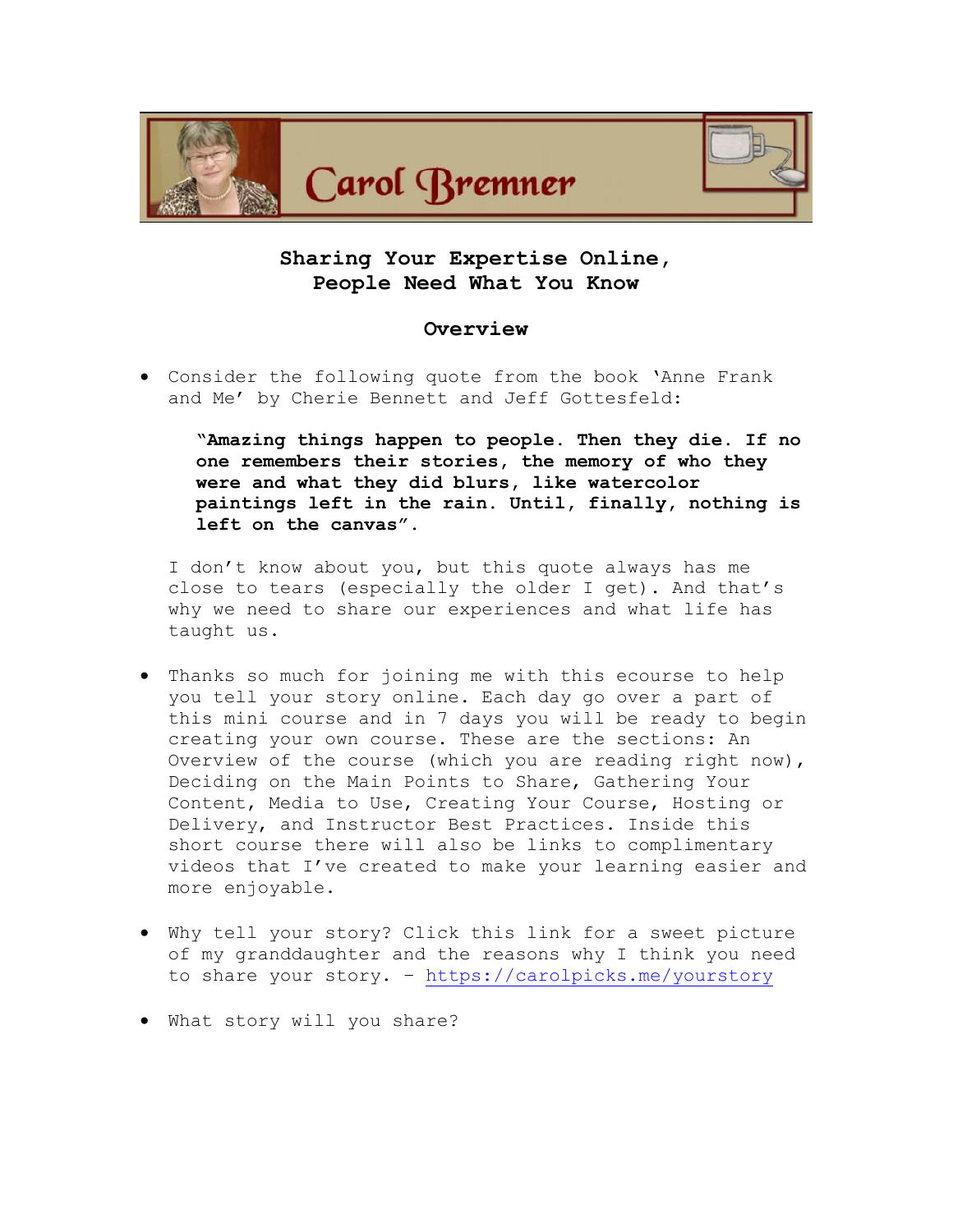Before you can begin creating your ecourse, you need to have an idea of the topic you are going to teach. Choose something that you not only know about, but are interested enough that you love to talk about it. I've found that it's so much easier to teach people something that is also a joy to me.

Think about what you like to do. How do you spend your weekends? Is it golfing, traveling, even doing crafts with the kids or grandkids? Your e-course topic could be as simple as how to golf like a pro on an amateur's time, or ways to travel with children without getting worn out in the process.

Have you dealt with a problem that other people also struggle with? Is it something you can easily show someone else how to do? For example, can you teach others how to transform their unhealthy eating habits into a healthy lifestyle?

Look at the books you read and the things you like to learn about your topic. There are probably a lot of other people with similar interests who would love to learn the tips that you've found. Magazine headlines will often give you ideas on a topic for your ecourse.

Choose an evergreen topic in health and fitness, weight loss, relationships, travel, self-development, finances, or hobbies like golf, fishing, knitting, cooking, etc. Evergreen means that whether someone reads your content this year or next year or even in ten years, the information will still be relevant.

There are a lot of ways to brainstorm you e-course topic. If you like, your topic could even be something that you want to learn more about yourself.

Your online course can be taught in different formats: video, audio, and written content. We'll talk more about that later on in this course.

• Resources to help in your online journey: <https://carolpicks.me/Resources>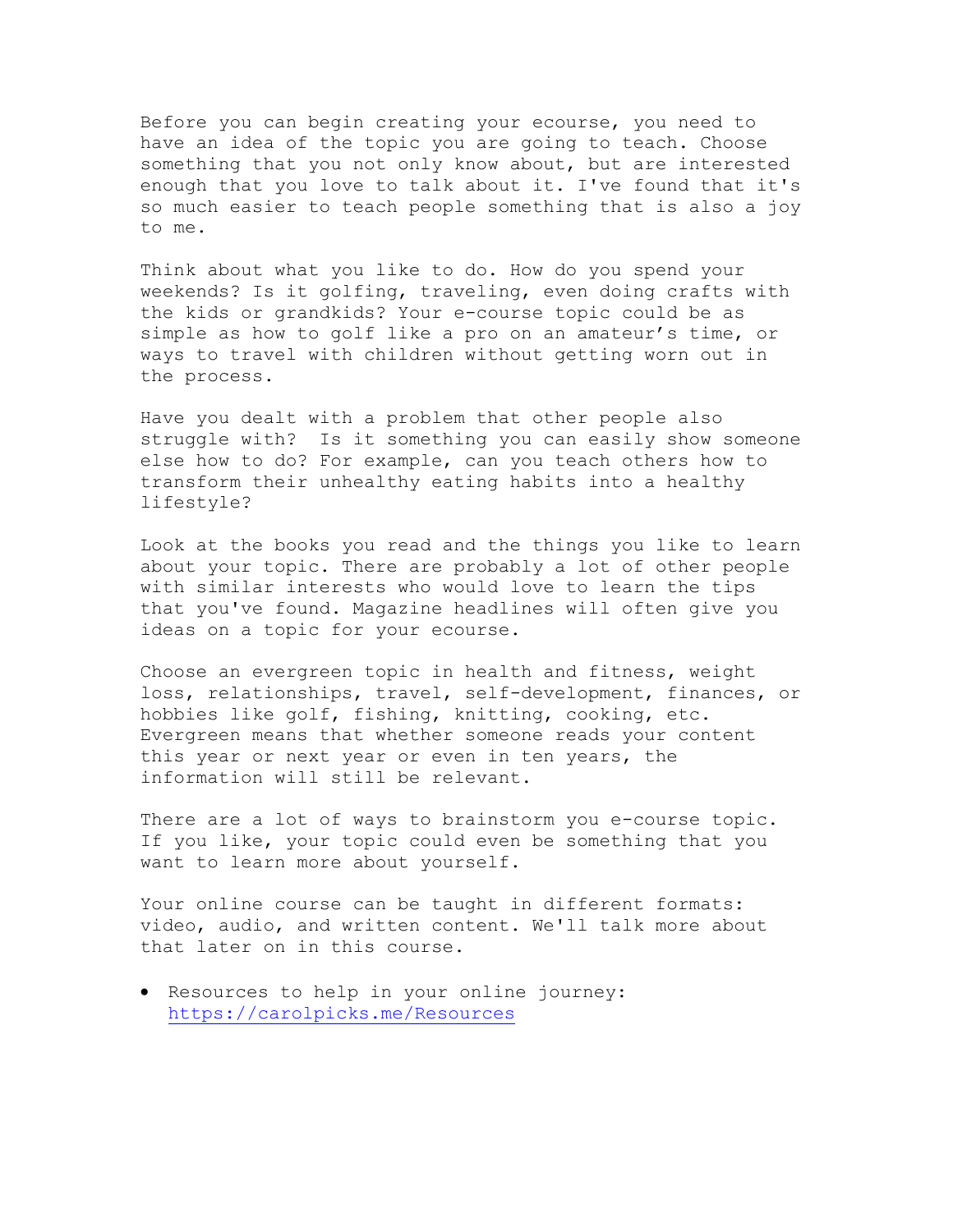## **Deciding On the Main Points to Share**

\* Short lessons are best and try to focus on one main point per lesson, which allows people to learn in short chunks and not get overwhelmed. For instance, my [31 Days of Online](https://carolpicks.me/31Days)  [Marketing Ideas](https://carolpicks.me/31Days) were all very short tips (most under ten minutes) done in video and attracted over 10,000 students to that one course. All I did was video one marketing task each day as I completed it. That helped me not only to create the course, but to get my daily tasks done!

\* You don't need to tell people everything at once – decide if you are speaking to beginners or people who are more advanced in their topic knowledge. If you try to target everyone, you run the risk of overwhelming the beginner or boring the advanced.

\* When you love teaching a topic and know a lot about it, the danger is in trying to tell people everything you know. It stems from a sincere desire to really help someone, but can often leaving your student lost and confused.

\* My favorite way to organize and outline my content is by using a mindmap. Some people find them difficult but since I'm a visual person, I can easily see the whole picture of my project. Another advantage to mindmapping is how easily you can add extra ideas on a point as you think of them.

I like to mindmap on paper, but there are a number of mindmapping programs online that you can try out. Many have a free version as well as paid. If you'd like to know more about creating a mindmap, [click here for a short video](https://youtu.be/tk0QoQcm3FM) I've created to show you how.

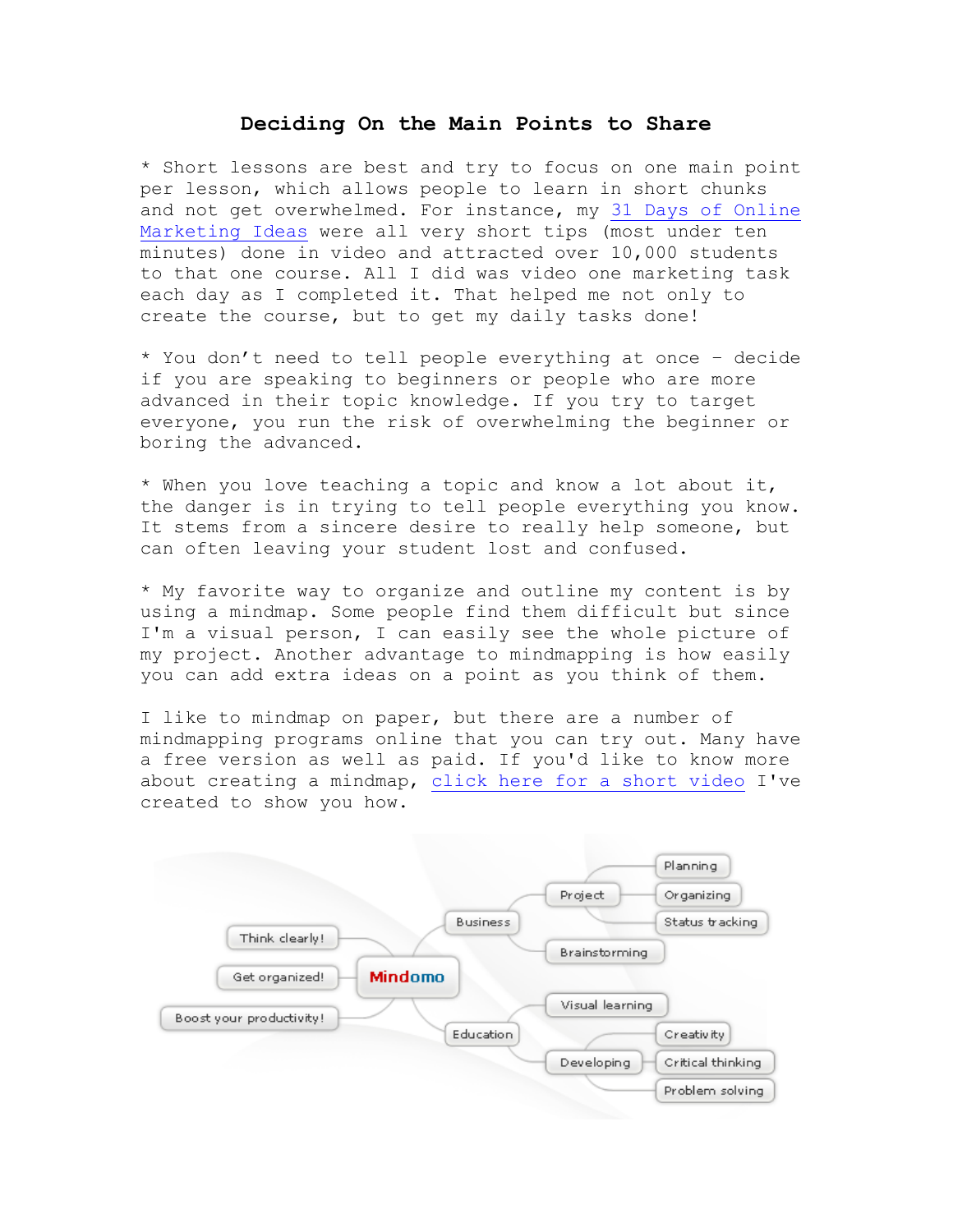\* Many people use the bullet point method to outline their content. The only reason I'm not as fond of doing that is because when I decide to add a point to another area or think of more things I want to say, my paper can get pretty messy looking. Using the computer for bullet points is much easier.

\* A third way to plan your course is by using the sticky notes method. Similar to writing chapters in a book, you would use one color of notes for the chapter or section, another color for the headers, and a third color for the points you will include under each heading.

The sticky notes allow you to move your points around to put them under the area that would make the most sense. And having one point per note allows you to add or subtract as needed. I liked this method since it is also so visual, but you need to use good quality sticky notes or they don't stick well. The notes can be posted up on a wall so you can easily see and work with the entire project.

• Don't have more than about half a dozen points (or lectures) per section so your content stays in bite-size chunks. That way you'll end up getting reviews such as this one below from your students.



Thank you so much for breaking down what can be confusing topics into such manageable chunks Carol. I have completed your Paper. li course too and your way of explaining is easy to follow and very thorough. Thanks for all your hard work on this. Much appreciated.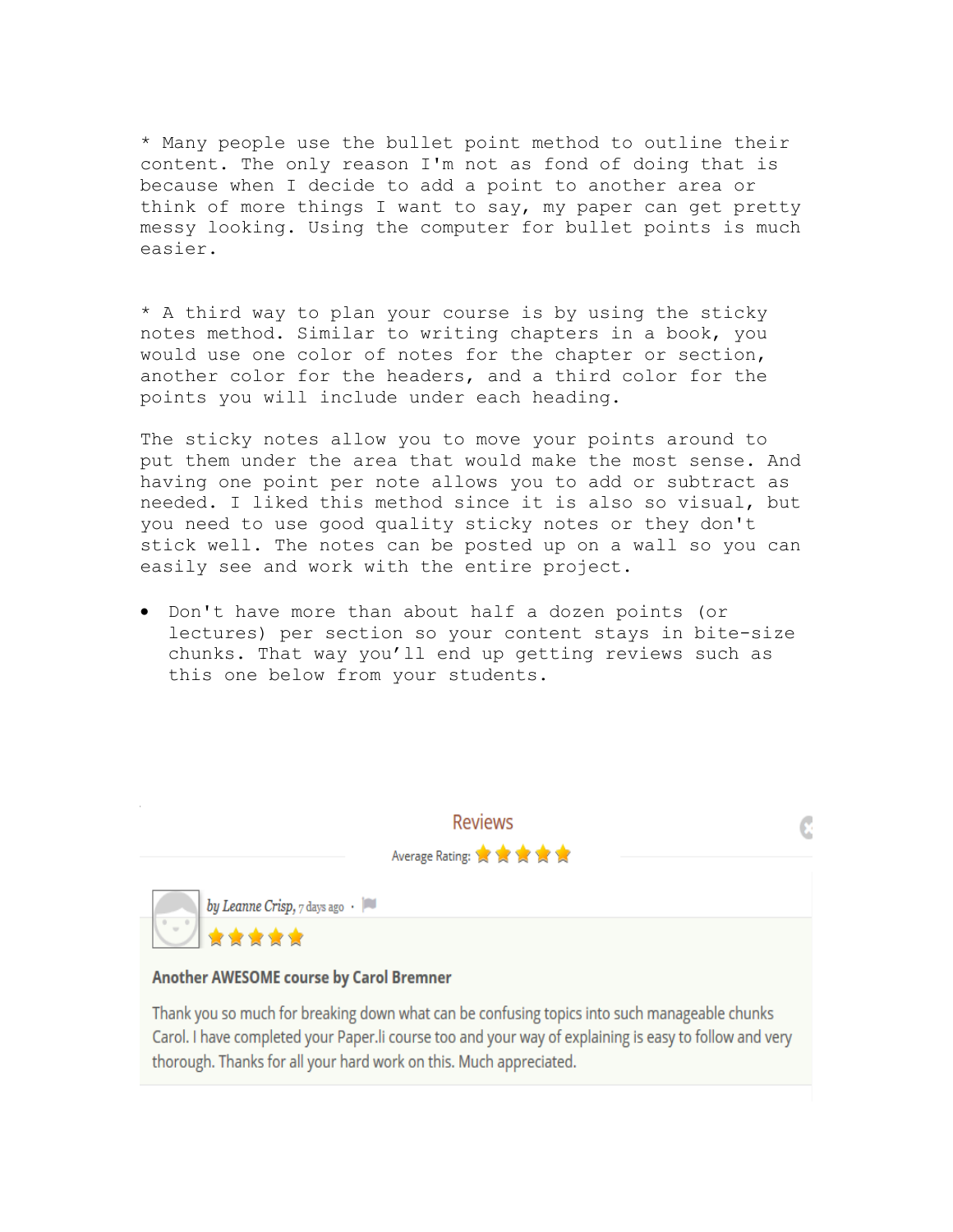## **Gathering Your Content**

\* What do you already have from your blog, a book or articles you've written, presentations you've done, any offline training, even content that you've curated from experts in your field? Often someone will come to me with no idea what they could possibly put into a course. Yet when I look at the About page of their blog I find many potential ideas based on the experiences and expertise they mention.

Look at your existing content carefully and you'll notice how much more you have to offer people than you even realize.

\* What FAQ's are you often asked? No matter what your topic, there are probably a lot of frequently asked questions. For example, if you suffer from fibromyalgia and have learned some strategies for coping, you have probably often been asked what fibromyalgia even is.

\* What SAQ's should people be asking? SAQ's are questions people should be asking. Often the right questions aren't asked because we don't know what we don't know. There are probably a lot of things you learned about your topic because of trial and error and your experience can be a big help to someone.

\* Gather a small group, mention your topic and find out the gaps in what they know – when I do this in a training session I usually start by asking the expert to introduce their subject and then ask the group to ask questions about it. The presenter is often amazed that people ask about things that to them are very basic. Don't take it for granted people know anything about your topic.

\* Try teaching your topic to a young person and see if you're missing a step.

Hopefully these tips will get you going with deciding on the content to include in your course. And remember less is more. If your topic is very complex, you may need to create more than one course, rather than overwhelming people with your content.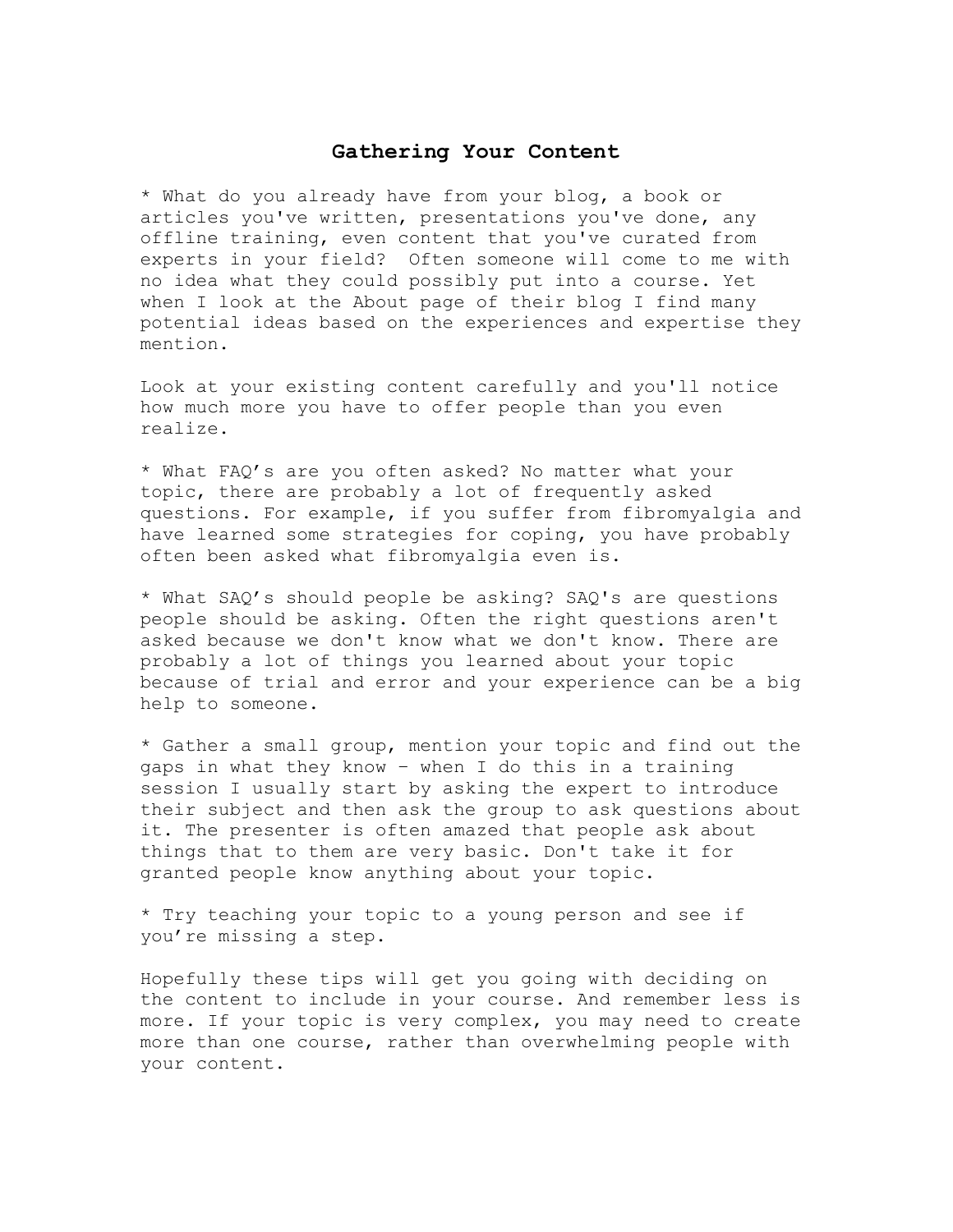#### **Media to Use**

Now that you have a topic, you need to choose the type of learning model you want to use. There are many types, but the easiest to use are video, audio, written lessons, or a combination. At the end of this lesson, I'll mention the tools I use. They are all fairly simple, even if you're a non-techie.

Keep in mind people learn in different ways. For example, I prefer learning by video, partly because I'm a visual learner and partly because often I can speed up the video as I watch. I find that forces me to really pay attention.

Other people may like to learn as they drive or exercise, so audio would be their preference. Either way, a certain amount of text is always helpful to highlight important points.

Ecourses are either hosted online or sent by email, the way this course is. You can record videos, do screencasts (recordings of your computer screen) or do live video classes. You can record audio lessons or use written lessons. Your topic will also dictate which method you use. If your topic includes showing how to use a certain software program, you would need to record your screen. If you were giving a cooking lesson, video might be the best choice.

**Video** - With video your students are able to see visual elements such as images and written content. You can either be on-screen (called talking head video), which allows your viewers to connect and engage with you or you can do a screenshare where you show what you are teaching. Seeing your face or hearing your voice allows people to feel more connected with you. Showing slides while speaking, or animated lessons are all options for video as well.

**Audio** - If your ecourse doesn't require visual aids, you can present it through a podcast-style audio file. You can show your personality without having to be seen. All you need is a high-quality microphone and the software to record audio.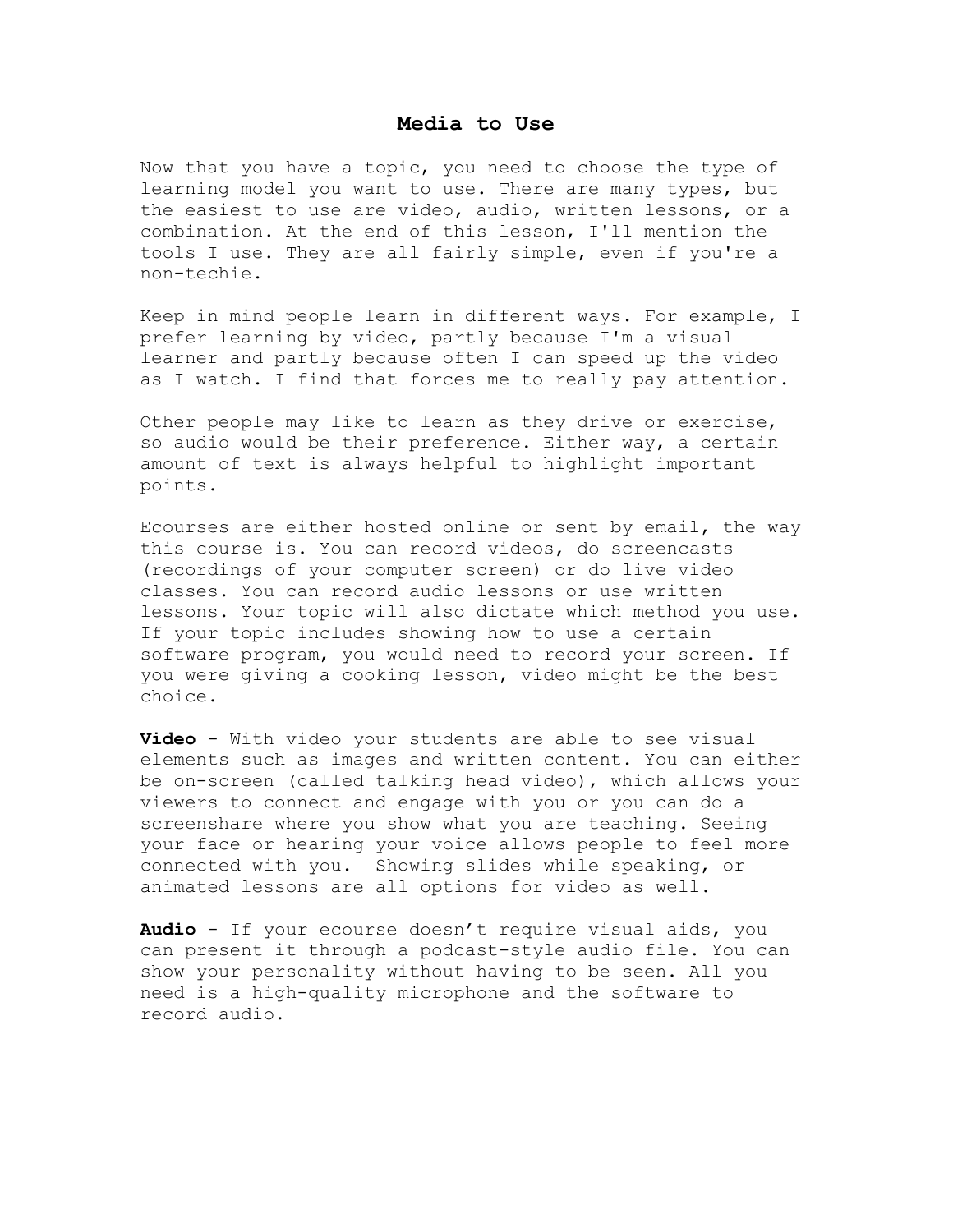**Written** - If you're really uncomfortable being in front of a camera or microphone, written course content is a good option. You can create an email series sent out at a scheduled time or create and upload PDF files or slide presentations for your audience to download. Include personal stories and images in your writing so that you can still connect with people.

**Combination** - Use a mix of different media in your ecourse content. A combination of different styles keeps your course interesting. The simple tools I use are as follows (most of these have advanced features, I use only the basics):

To record a tutorial on my computer screen I use [Screencastomatic.](https://screencast-o-matic.com/) I can also record talking head videos, or a tutorial with a small video of me in the corner as I do the explanation. [Click here](https://youtu.be/cCXKMuohxM4) for a short video I created for you about Screencastomatic.

\* To record audio I use a free program called Audacity. It can be confusing, but I use it mainly to record. My microphone is a Blue Snowball and works very well for me. [Click here](https://youtu.be/VoQObsgj3ZU) for a short video showing my quick and easy way.

\* Did you know you can easily record your audio using the telephone? With a service such as Free Conference Calling, you can do just that. Most of these services are free and you'll be given a phone number and a special bridge number that you can use over and over again, as often as you like. Push a button and talk and your call is recorded. Once the call is finished, simply hang up and the recording stops. Then later in the day, login to your account and the mp3 of your call will be there waiting for you. The audio can then be downloaded to your computer for use on your website or anywhere else you choose to put it. I've even recorded my mother's history to be kept as a forever memory for the family. For business or personal use, go ahead and see how easy it can be.

\* Creating a pdf document is easy and allows you to have your text and images attractively displayed. If your word processor doesn't have a pdf option, you can use the Primo PDF Creator (it's free). Then to change a document into a pdf, click Print, choose Primo PDF and presto, there's a lovely pdf document to share with others. *If you'd rather create a professional-looking ebook, check out [Designrr.](https://carolpicks.me/Designrr)*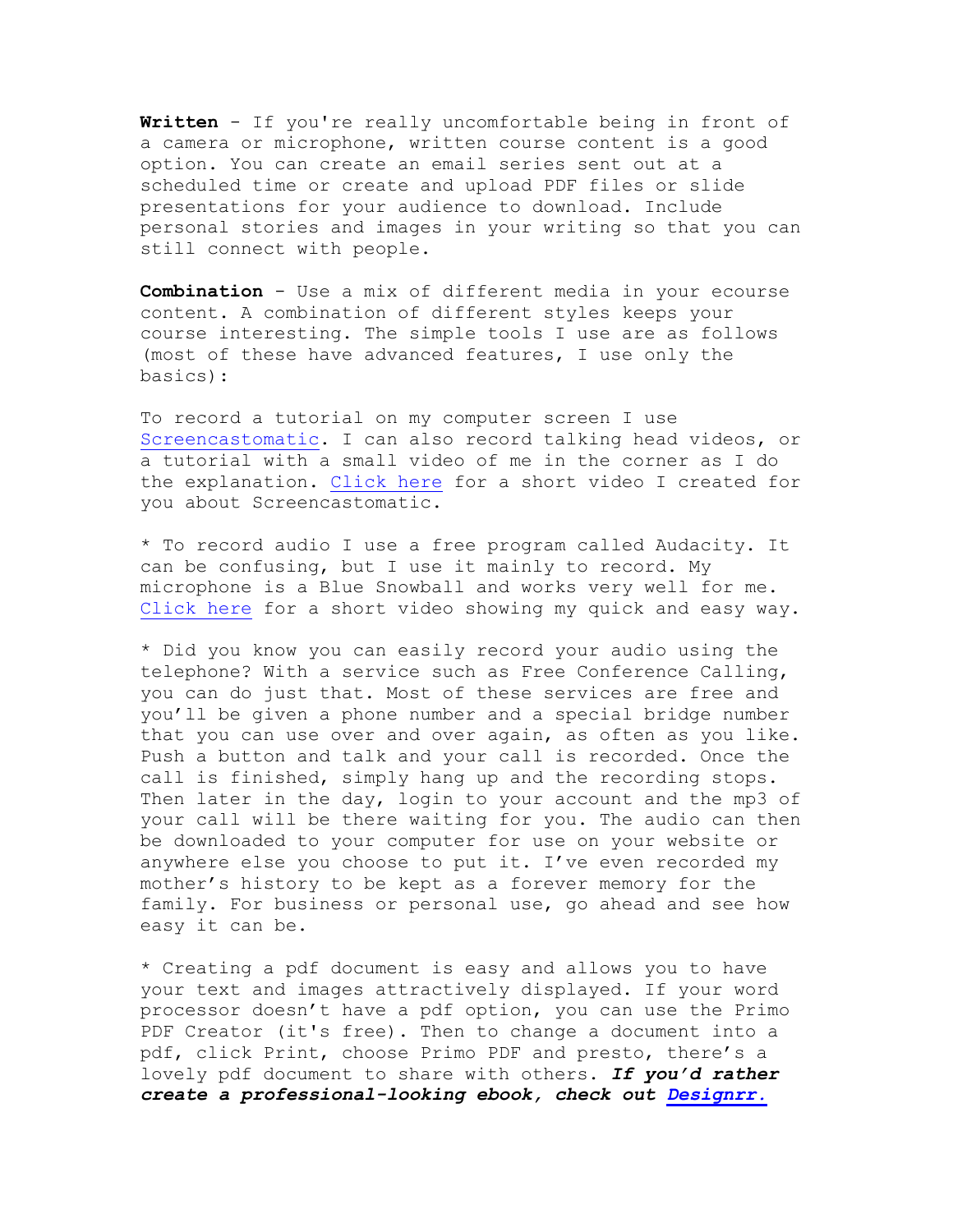## **Creating Your Course**

Create an outline of the points you want to cover and use it to go back and create content for each lesson. An outline can make creating the ecourse go quickly. For most types of content including text, video, or screensharing, bullet points will help you remember the points you want to stress and questions you want to answer. Try to keep your lessons fairly short because people taking a course are often limited on time. They want courses that they can work on bit by bit.

Sometimes I like to use bullet points on a slide presentation to keep me on track and to provide something for my audience to look at. Add images where appropriate. When using slides, try to put as little as possible on each one. Better to have more slides than crowd too much information on them.

If you are recording videos, write out a rough script for each one, rather than word for word. People can tell that you are reading. When you know your topic, you should be able to talk about it with an outline. Record all your videos the same day if you can, although I find that can be difficult, especially if you decide to change outfits in between. Then get the videos edited and ready to upload another day. Sometimes the editing is the hardest part.

As for written content, create all your templates, worksheets, workbooks or other handouts at one time whenever possible. Then you are in the flow of doing one type of work and aren't jumping around doing different tasks.

Decide on the types of images you will need to enhance your course. You don't want to add an image just as a fill-in, but photos and screenshots can add interest to your course, especially if it's mainly text content.

Don't feel that you have to create the entire course before you can offer it to people. Instead, create the first one or two modules of content, then work on the rest while your students are learning the first sections. Make sure you stay ahead though, you want to have your content ready before any student is ready for it.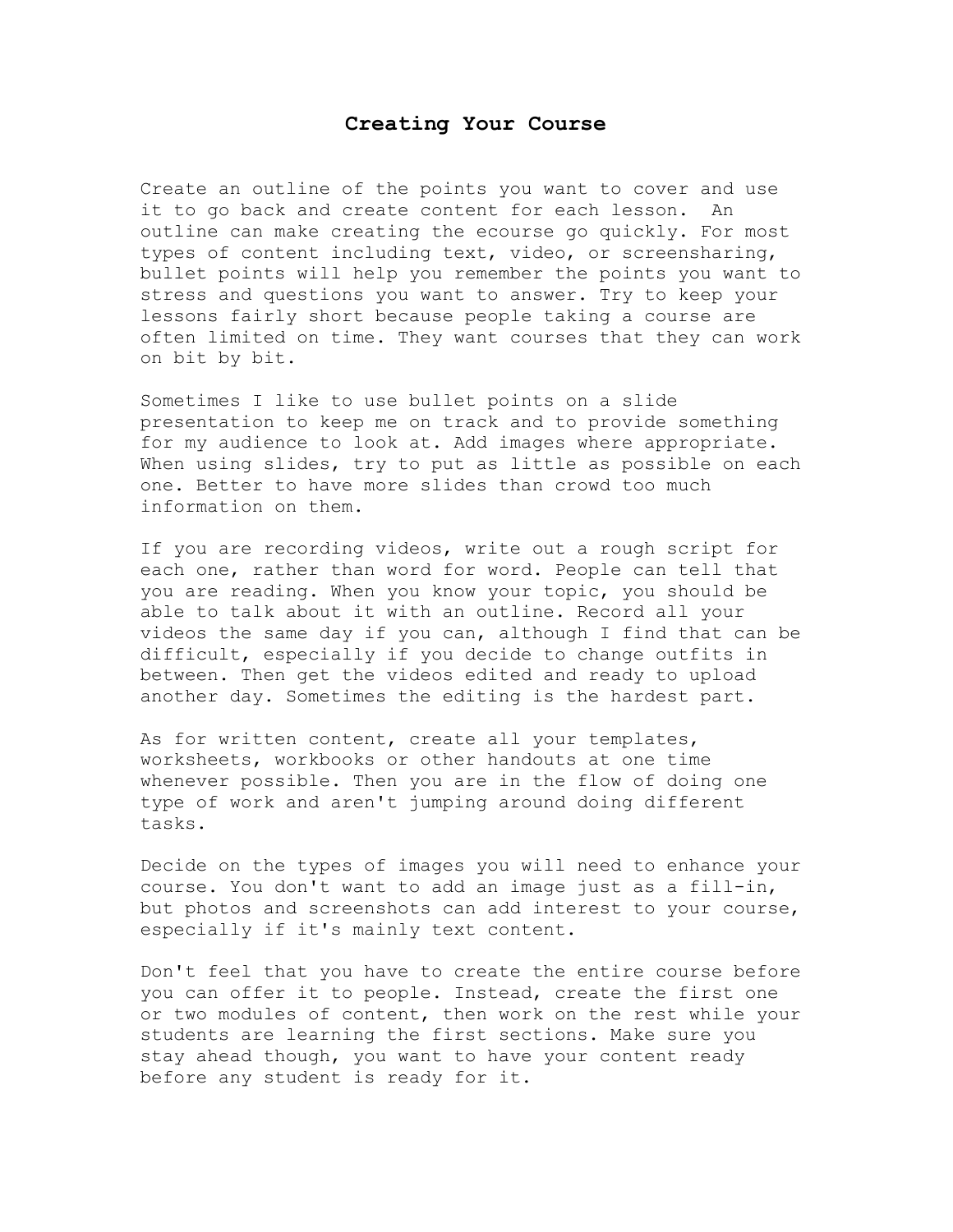This method won't work if you decide to add your course to Udemy. It will have to be self-contained enough to standalone right from the beginning, although you could always start with a short course and build it out.

[Click here](https://youtu.be/4Y94TrUUA60) for a video showing how I organize my courses on Udemy.

## **Hosting or Delivering Your Content?**

Once your content is created you need to decide how you're going to deliver the course content to your community.

- You can mark your videos as Unlisted and host them on YouTube. That way you have the advantage of a free service plus no one would be able to access one of your videos without the link for it.
- Audio can be hosted on a service such as SoundCloud.
- If you're doing written content only, you'll need to upload your files. You could use a cloud service like Amazon S3, although it can be pretty intimidating to learn.
- Or turn the written content into a pdf document and upload it to your website (I use **[Momwebs](https://carolpicks.me/hosting)** for my hosting) the same way you would an image. You may have to also upload an actual image to represent the content and then link it to the pdf.
- You could use a course platform like Udemy, Teachable, or Thinkific.
- If you feel confident finding your way around Wordpress, a membership plugin might work for you.
- The most simple ways are to either offer your course through email, or to deliver it by way of a service like [SendOwl.](https://carolpicks.me/Sendowl) I use [Aweber](https://carolpicks.me/email) as my email service and you can sign up for a free plan to try them out.

If you offer your course on your own website, you'll need a sales page to explain the benefits and attract people to sign up for your course. You'll also need a way to take payments if you will be charging for access. The ecourse will have to be connected to your payment processor, which is linked to your buy or download button. All of these little details can often be more difficult than the actual course creation.